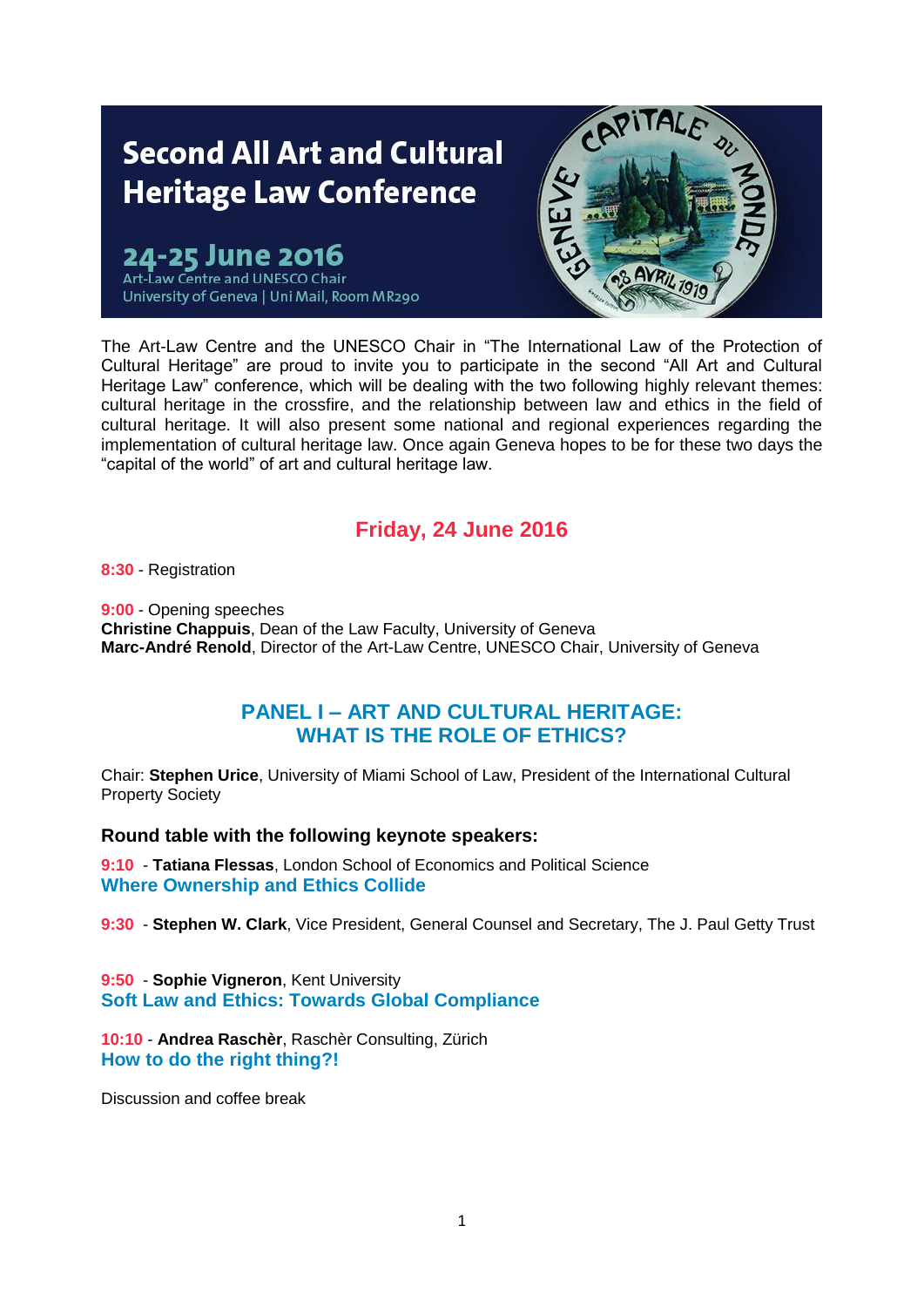**11:15** - **Ethical Databases: Case Studies and Remaining Gaps in Cultural Heritage Information Sharing Susan Douglas**, University of Guelph, Canada

**11:30** - **Scores on the Doors: Establishing a Certificate of Virtue Framework for Future Art Market Regulation Gareth Fletcher**, Sotheby's Institute of Art, London

**11:45** - **Cultural Heritage as Stock for Particle Physics Experiments: The Changing Game Elena Perez-Alvaro**, Licit Cultural Heritage Ltd, London

**12:00** - **Filling the Gap between International Organizations' Soft Law and Cultural Institutions' Governance Maria Luisa Tufano** and **Sara Pugliese**, University of Napoli "Parthenope"

**12:15** - **Protecting Cultural Heritage: Whose Burden? Marie-Sophie de Clippele**, Université Saint-Louis, Bruxelles

**12:30** - **Ownership, Ethics and Mediation Anthony Connerty**, Barrister, London

Discussion and lunch break

### **PANEL II – CULTURAL HERITAGE IN THE CROSSFIRE: REALITY AND EFFECTIVENESS OF PROTECTION EFFORTS**

Chair: **Marc-André Renold**, Director of the Art-Law Centre, UNESCO Chair, University of Geneva

#### **Round table with the following keynote speakers:**

**14:30** - **Stephen Urice**, University of Miami School of Law, President of the International Cultural Property Society:

**14:50** - **Sabine von Schorlemer**, University of Dresden **The Usefulness of the 'Responsibility to Protect' as Applied to the Protection of Cultural Heritage in Armed Conflict**

**15:10** - **Riccardo Pavoni**, University of Siena **After Palmyra: International Law and the Deliberate Destruction of Cultural Heritage**

**15:30** - **Ali Ahmed Ali**, Egyptian Government, Ministry of Antiquities **Heritage in Danger**

Discussion and coffee break

#### **16:30** - **Humanitarian Action and the Protection of Cultural Heritage in Times of Armed Conflict Jihane Chedouki**, École Normale Supérieure de Cachan, France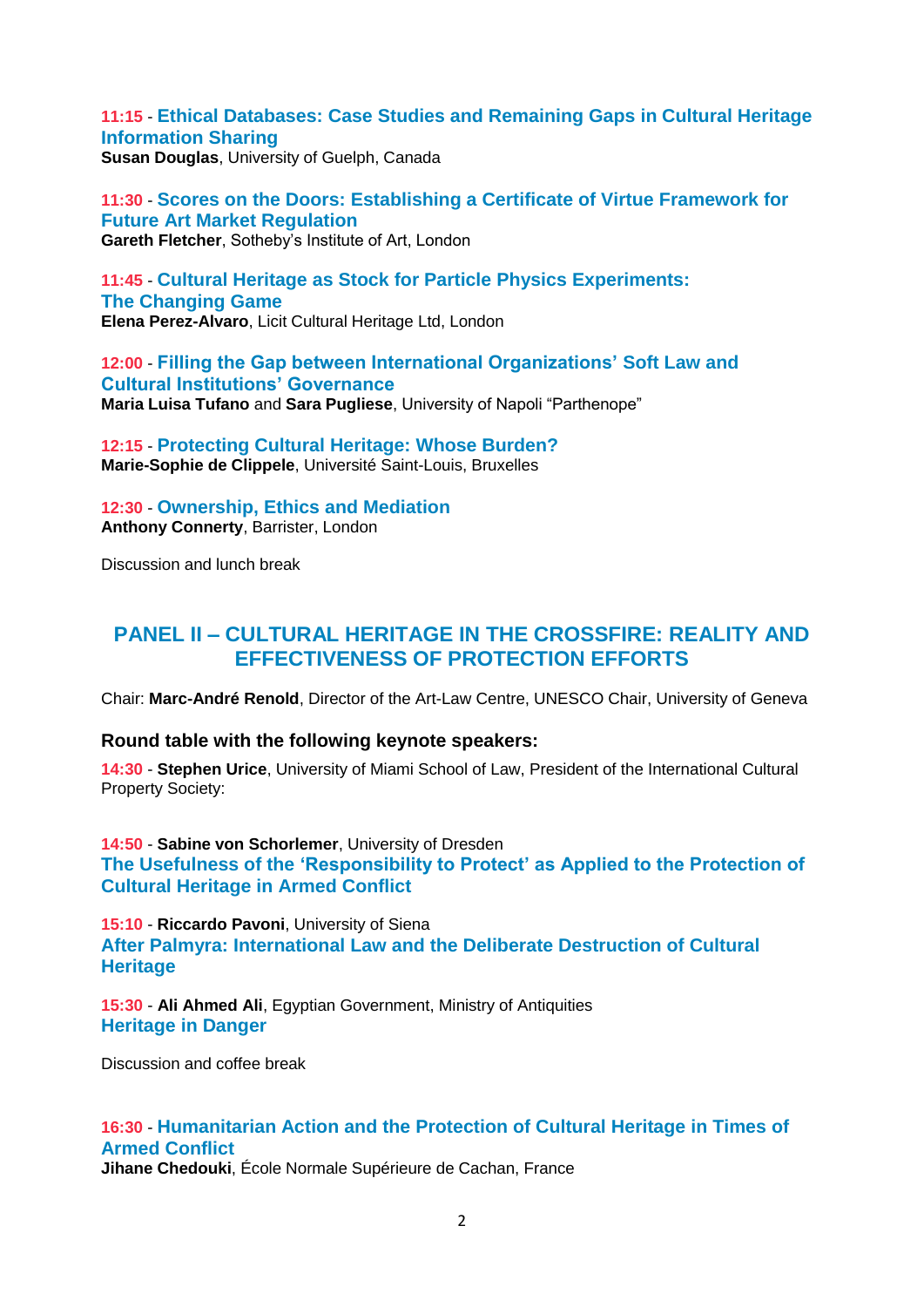**16:45** - **Reality and Effectiveness of Protection Efforts Involving Armed Non-State Actors**

**Marina Lostal** (The Hague University of Applied Sciences), **Kristin Hausler** (British Institute of International and Comparative Law) and **Pascal Bongard** (Geneva Call)

**17:00** - **Concurrent State Responsibility in International Cultural Heritage Law between Erga Omnes Obligations and Territoriality Vassilis Tzevelekos** (University of Liverpool)

**17:15** - **Cultural Genocide under the Jurisdiction of the ICC: Possibilities and Limits of the Protection of Cultural Heritage Wenke Brückner**, University of Cologne

**17:30** - **The International Protection of World Heritage from Natural and Man-Made Disasters Claudia Morini**, ECampus University, Italy

**Discussion** 

**20:00** – **Dinner Tribute to John H. Merryman by Kurt Siehr. Tribute to Pierre Lalive by Marc-André Renold.** With the kind support of the ICPS.

**Saturday, 25 June 2016**

**9:00** - Registration

## **PANEL III – CULTURAL HERITAGE IN PRACTICE: NATIONAL AND REGIONAL EXPERIENCES**

Chair: **Alessandro Chechi**, University of Geneva

**9:30** - **Unequal Treatment: Plea for More Generous National Implementations of the 1970 UNESCO Convention in light of Canada's Experience Justine Ferland**, University of Geneva

**9:45** - **Preserving the Divine and Combating Sacred Art Theft in Nepal and India Donna Yates**, University of Glasgow

**10:00** - **Of the Rise of Safe Havens for Threatened Cultural Heritage Nikolaus Paumgartner** (Pestalozzi Attorneys) and **Raphael Zingg** (ETH Zurich)

Discussion and coffee break

**11:00** – **Protection of Cultural Heritage in the Kingdom of Bahrain: Practice and Challenges**

**Michal Wosinski**, Bahrain Authority for Culture and Antiquities